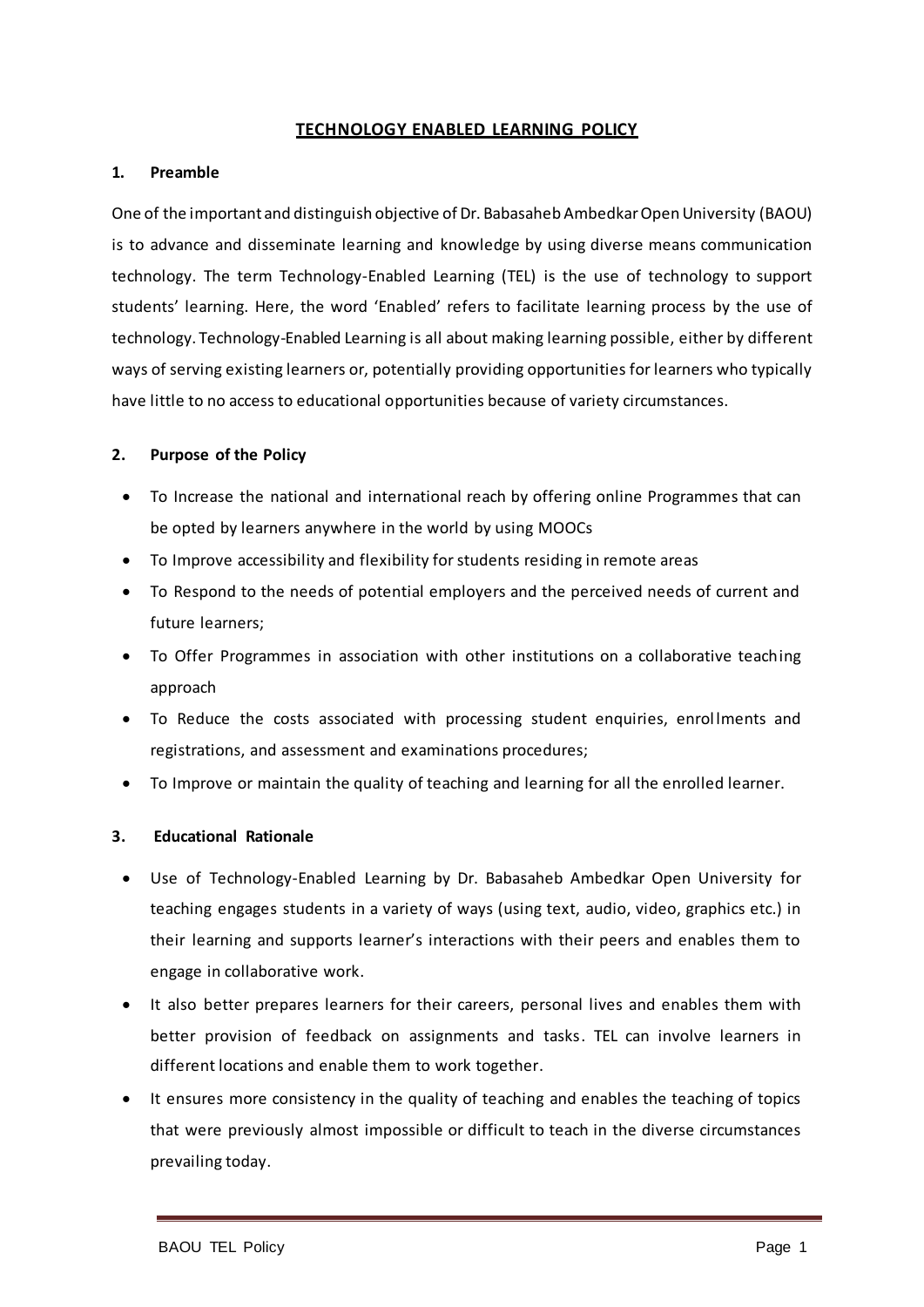- Use of Technology-Enabled Learning by Dr. Babasaheb Ambedkar Open University offers greater flexibility to the learners i.e. learning irrespective of their place or region and time convenience.
- It supports learners with specific learning difficulties,may be related to access to curriculum and also enhances learners' abilities to link theoretical and practical aspects related to various topics and makes learning possible more active.

# **4. Technology and Infrastructure**

University has all the necessary infrastructure for enabling the Technology-Enabled Leaning. University teachers make extensive use of ICTs for Teaching and Learning with the help of digital resources, open educational resources (OER), online library resources and institutional digital research resources, services and spaces. Following are the list of innovative initiatives by the university for Technology-Enabled Learning

- **OMKAR-e:** The university has indigenously designed OMKAR-e (Open Matrix Knowledge Advancement Resource for Empowerment) e-Learning platform. It focuses on bridging the gap between the students and relevant education with ease of learning. Learners have full freedom for selecting their Programme, their schedule for study, their place for study and when to appear for exams. Learners can access OMKAR-e by using any available gadget with internet access.
- **'Chaitanya' Studio:** Dr. Babasaheb Ambedkar Open University has established a state-ofthe-art HDTV and sound recording studio "Chaitanya" with all the post production facilities suitable for premier educational institution, all the required infrastructure for the production of TV and audio content. BAOU utilizes these facilities for preparation of audio/video instruction material for its Programme.
- **Swadhyaya TV and Swadhyaya Radio:** These innovative initiatives by BAOU, facilitate web-based learning through video and radio.
- **Virtual Classroom:** A classroom without walls, a Virtual Classroom, facilitates web-based learning in an interactive mode. A distance learner gets a feel of face to face interaction like in conventional classroom setting with facilities like hand-rising to ask queries, chatting and power-point presentations. A group of learners can be benefitted by interacting with a domain expert present at any remote location of the world. Software facilitates easy recording, retrieving and archival.
- **Educational Apps:** BAOU does offer facilities to the students like indigenously designed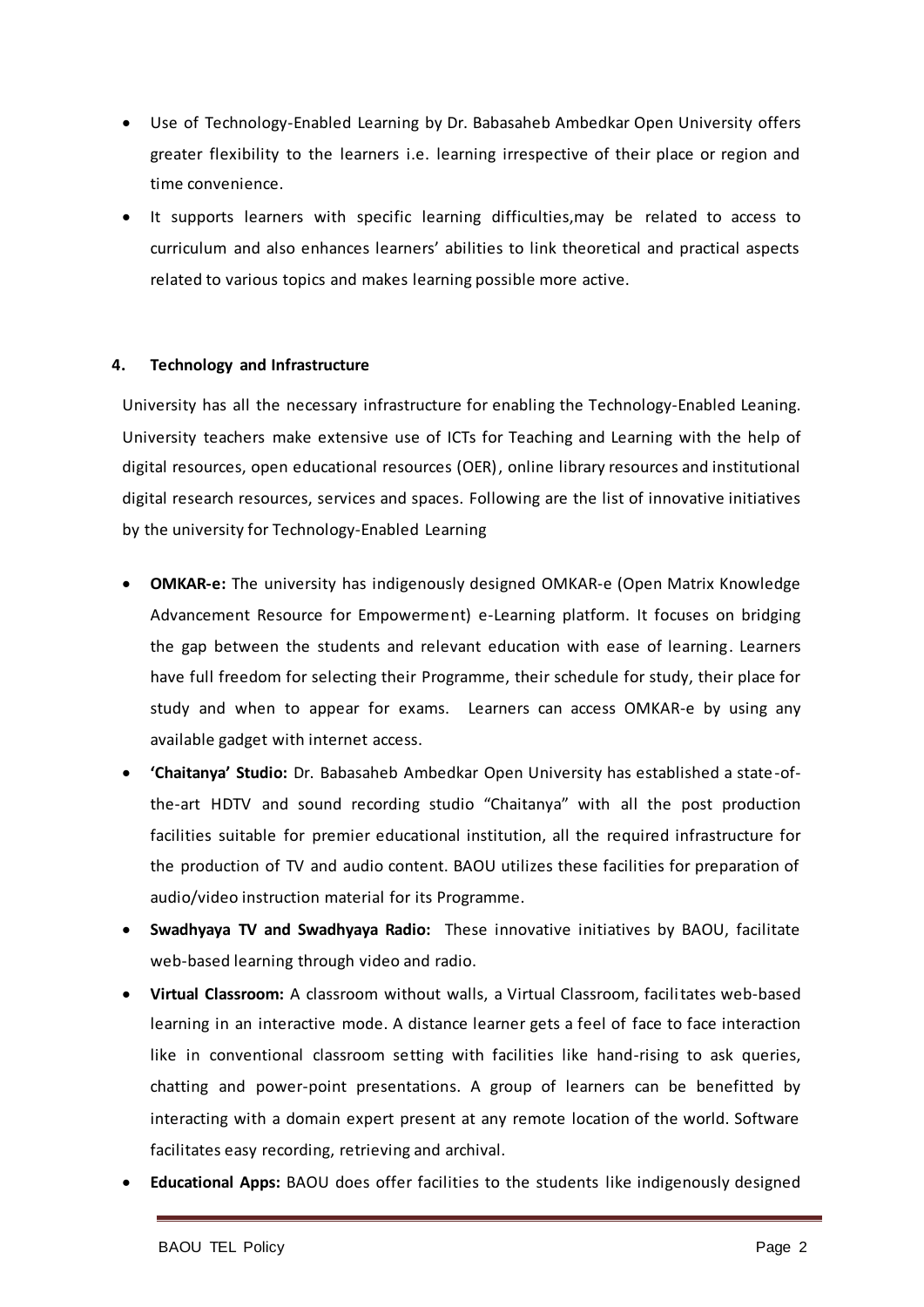android mobile educational apps for providing vital information about the university with all ease. All apps can be downloaded from Google Play store for the free of cost.

- **VANDE Gujarat Educational Channel:** University broadcasts content related to various educational Programmes 24x7 on Government of Gujarat's virtual platform 'Vande Gujarat Educational channel on 16'.
- **Digital Self Learning Material:** University has made all Programmes' self-learning material available for all the learners in digital format which can be downloaded and used later.

# **5. Organizational responsibility**

- Learner shall be informed about Teaching-Learning resources by various means such as prospectus, advertisement, orientation Programme, workshop, email, SMS, website, social media etc.
- The audio-visual materials produced for the Programmes by the concern school in 'Chaitanya' studio of the university shall be made available on Swadhyay TV and Swadhyay Radio and shall be broadcast as Lecture Series on VANDE Gujarat educational channel no 16.
- Broadcasting scheduled prepared for VANDE Gujarat educational channel no 16 and schedule for Virtual Class room counselling sessions shall be informed to the learners through Learner Support Centre (LSC) and website.
- Programmes content developed by the concern school using four quadrant (Video/Audio, Text, Reference, Self-Assessment) approach and approved by the concern school's Quality Assurance Committee (SQAC), Academic Council (AC) and Academic Planning Board (APB) shall be shared on OMKAR-e online e-Learning platform by the school.
- The Self-Learning Material (SLM) of all the Programme shall be made available to learners through website by the university.
- Faculty and staff members engaged in Teaching Learning Content development shall be regularly provided with capacity building opportunity to familiarize the stakeholders of the opportunities and technical feasible options of the platform.
- Educational Apps shall be regularly updated with the latest information by the university.
- Access to all the stakeholders, Hardware/Software, Networking equipment, servers for digital storage of materials, resources, online tools, servers for student services and Programme administration shall be maintained by the computer department.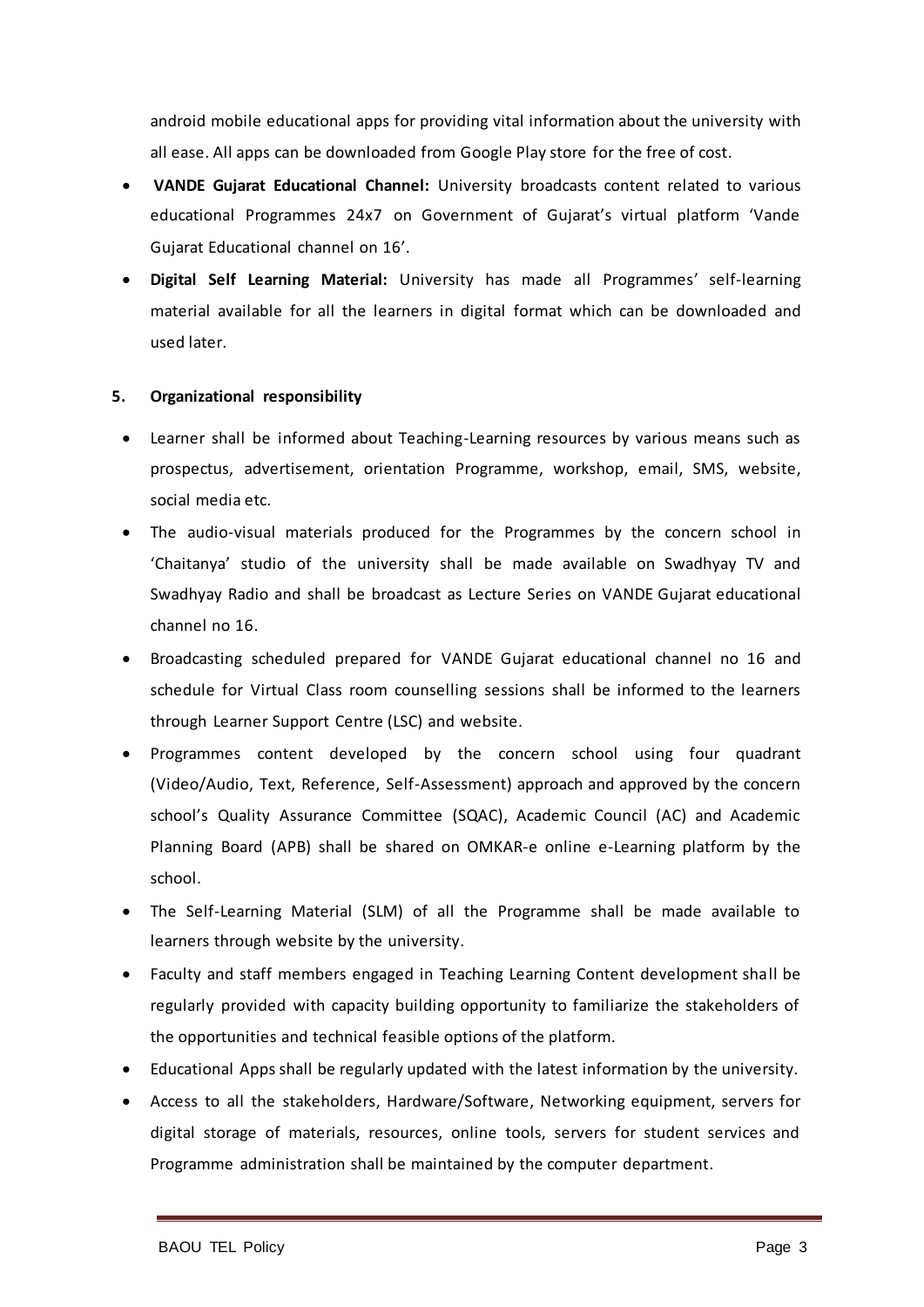## **6. Opportunities for Development**

Following Continuing Professional Development (CPD) shall be organized by the university to promote the TEL.

- **Curriculum and Programme development using technology:** To develop an understanding of the pedagogical rationale of using TEL in their Programmes and modules and the implications of their choices for students, staff and resources with an aim to promote contextualized reflective practice and tactical choices for pedagogically driven technology use and aiming at improving the quality of the student experience
- **Development of students' digital literacy skills:** Academic Programmes must ensure that opportunities exist for students to develop their digital literacy skills. Such skills are not simply about knowing how to use technology, but also about knowing how to use it effectively for learning.
- **Quality assurance and quality enhancement:** University shall build capacity and mechanisms for the design, implementation, reporting of monitoring and evaluation activities (including learning analytics) for quality assurance and quality enhancement purposes.

#### **7. TEL Governance**

University shall form a TEL committee wherein there is a representation of all school, directors (Academic) and program analysts to ensure the adequate flow of information to and from users (teachers and students) through appropriate means.

The committee will conduct surveys to provide management with information about how students reacted to and evaluated particular TEL experiences and at a more individual student-oriented level, learning analytics data will provide live dynamic data about students' current progress. This can enable Programme or module leaders and teachers to understand number of students using particular TEL initiatives. The committee shall share the experiences associated with TEL materials and resources development and evaluation

#### **8. Review**

The TEL Policy will be reviewed annually as part of the University's review of policy compliance or in response to changes in educational and technical environment.